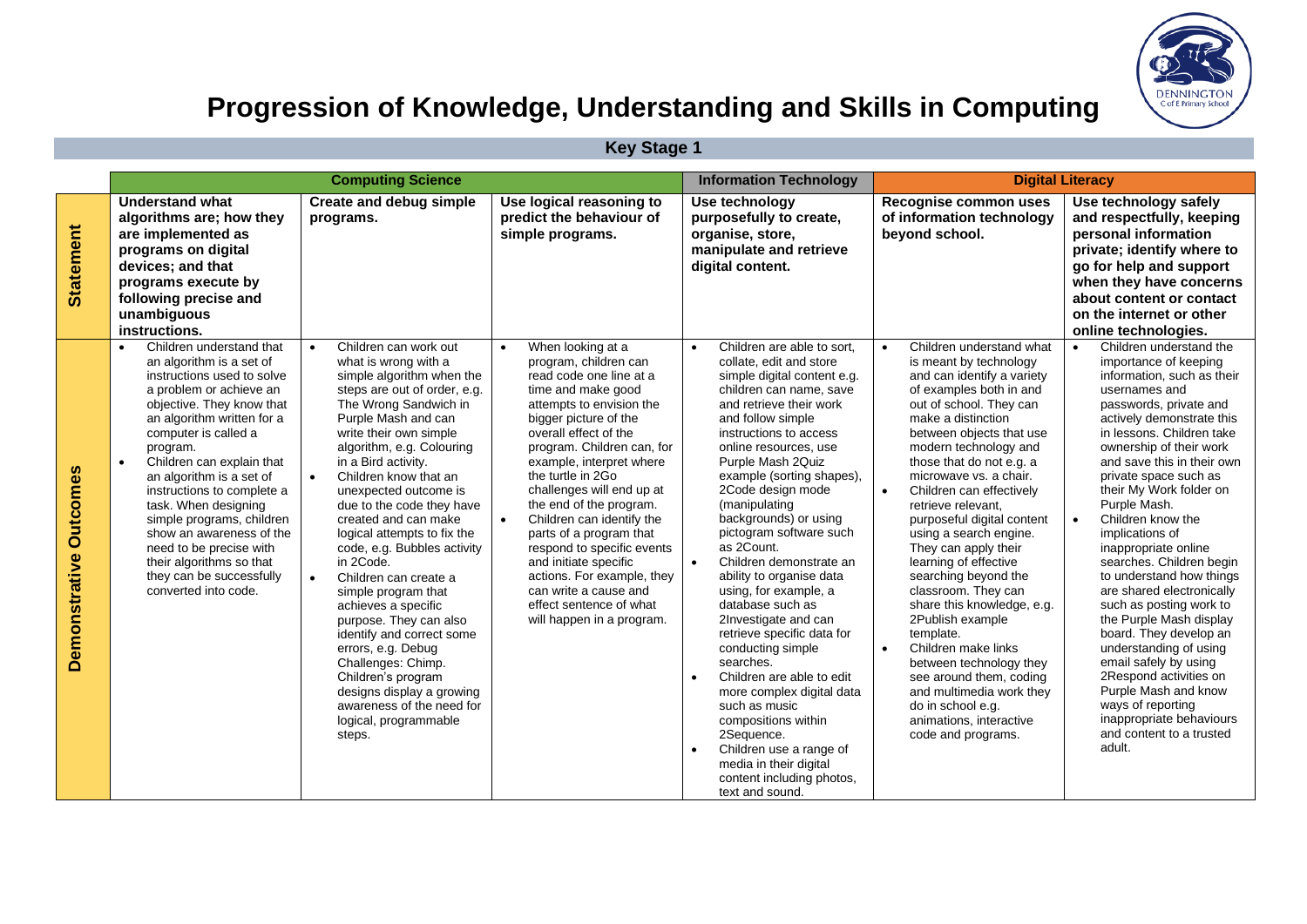| LKS <sub>2</sub>                 |                                                                                                                                                                                                                                                                                                                                                                                                                               |                                                                                                                                                                                                                                                                                                                                                                                                                                                                                                                                                                                                                                                                   |                                                                                                                                                                                                                                                                                                                                                                                                                                                                                                                                                                                                                                             |                                                  |                                                                                                                                                                                                                                                                                                                                                                                                                                                                                                                                                                                                              |           |                                                                                                                                                                                                                                                                                                                                                                                                                                               |                        |                                                                                                                                                                                                                                                                                                                                                                                                                                                                                                                                                                                                                                                                                                                                                                         |           |                                                                                                                                                                                                                                                                                                                                                                                                                                                                                                                                                                                                                                                                                                                                                                                                       |
|----------------------------------|-------------------------------------------------------------------------------------------------------------------------------------------------------------------------------------------------------------------------------------------------------------------------------------------------------------------------------------------------------------------------------------------------------------------------------|-------------------------------------------------------------------------------------------------------------------------------------------------------------------------------------------------------------------------------------------------------------------------------------------------------------------------------------------------------------------------------------------------------------------------------------------------------------------------------------------------------------------------------------------------------------------------------------------------------------------------------------------------------------------|---------------------------------------------------------------------------------------------------------------------------------------------------------------------------------------------------------------------------------------------------------------------------------------------------------------------------------------------------------------------------------------------------------------------------------------------------------------------------------------------------------------------------------------------------------------------------------------------------------------------------------------------|--------------------------------------------------|--------------------------------------------------------------------------------------------------------------------------------------------------------------------------------------------------------------------------------------------------------------------------------------------------------------------------------------------------------------------------------------------------------------------------------------------------------------------------------------------------------------------------------------------------------------------------------------------------------------|-----------|-----------------------------------------------------------------------------------------------------------------------------------------------------------------------------------------------------------------------------------------------------------------------------------------------------------------------------------------------------------------------------------------------------------------------------------------------|------------------------|-------------------------------------------------------------------------------------------------------------------------------------------------------------------------------------------------------------------------------------------------------------------------------------------------------------------------------------------------------------------------------------------------------------------------------------------------------------------------------------------------------------------------------------------------------------------------------------------------------------------------------------------------------------------------------------------------------------------------------------------------------------------------|-----------|-------------------------------------------------------------------------------------------------------------------------------------------------------------------------------------------------------------------------------------------------------------------------------------------------------------------------------------------------------------------------------------------------------------------------------------------------------------------------------------------------------------------------------------------------------------------------------------------------------------------------------------------------------------------------------------------------------------------------------------------------------------------------------------------------------|
|                                  | <b>Computing Science</b>                                                                                                                                                                                                                                                                                                                                                                                                      |                                                                                                                                                                                                                                                                                                                                                                                                                                                                                                                                                                                                                                                                   |                                                                                                                                                                                                                                                                                                                                                                                                                                                                                                                                                                                                                                             |                                                  | <b>Information Technology</b>                                                                                                                                                                                                                                                                                                                                                                                                                                                                                                                                                                                |           |                                                                                                                                                                                                                                                                                                                                                                                                                                               |                        | <b>Digital Literacy</b>                                                                                                                                                                                                                                                                                                                                                                                                                                                                                                                                                                                                                                                                                                                                                 |           |                                                                                                                                                                                                                                                                                                                                                                                                                                                                                                                                                                                                                                                                                                                                                                                                       |
| <b>Statement</b>                 | Design, write and<br>debug programs<br>that accomplish<br>specific goals,<br>including<br>controlling or<br>simulating<br>physical systems;<br>solve problems by<br>decomposing<br>them into smaller<br>parts.                                                                                                                                                                                                                | Use sequence,<br>selection and<br>repetition in<br>programs; work<br>with variables and<br>various forms of<br>input and output.                                                                                                                                                                                                                                                                                                                                                                                                                                                                                                                                  | <b>Use logical</b><br>reasoning to<br>explain how some<br>simple algorithms<br>work and to detect<br>and correct errors<br>in algorithms and<br>programs.                                                                                                                                                                                                                                                                                                                                                                                                                                                                                   |                                                  | <b>Understand</b><br>computer<br>networks,<br>including the<br>internet; how they<br>can provide<br>multiple services,<br>such as the World<br>Wide Web, and the<br>opportunities they<br>offer for<br>communication<br>and collaboration.                                                                                                                                                                                                                                                                                                                                                                   |           | Use search technologies<br>effectively, appreciate<br>how results are selected<br>and ranked, and be<br>discerning in evaluating<br>digital content.                                                                                                                                                                                                                                                                                          |                        | Select, use and combine<br>a variety of software<br>(including internet<br>services) on a range of<br>digital devices to design<br>and create a range of<br>programs, systems and<br>content that accomplish<br>given goals, including<br>collecting, analysing,<br>evaluating and presenting<br>data and information.                                                                                                                                                                                                                                                                                                                                                                                                                                                  |           | Use technology safely<br>and respectfully, keeping<br>personal information<br>private; identify where to<br>go for help and support<br>when they have concerns<br>about content or contact<br>on the internet or other<br>online technologies.                                                                                                                                                                                                                                                                                                                                                                                                                                                                                                                                                        |
| <b>Outcomes</b><br>Demonstrative | Children can turn<br>$\bullet$<br>a simple real-life<br>situation into an<br>algorithm for a<br>program by<br>deconstructing it<br>into manageable<br>parts. Their<br>design shows<br>that they are<br>thinking of the<br>desired task and<br>how this<br>translates into<br>code. Children<br>can identify an<br>error within their<br>program that<br>prevents it<br>following the<br>desired algorithm<br>and then fix it. | Children use<br>$\bullet$<br>timers to achieve<br>repetition effects<br>are integrated<br>into their program<br>designs.<br>$\bullet$<br>They understand<br>'if statements' for<br>selection and<br>attempt to<br>combine these<br>with other coding<br>structures<br>including<br>variables to<br>achieve the<br>effects that in<br>their programs.<br>As well as<br>understanding<br>how variables<br>can be used to<br>store information<br>while a program<br>is executing, they<br>are able to use<br>and manipulate<br>the value of<br>variables.<br>Children can<br>make use of user<br>inputs and<br>outputs such as<br>'print to screen'.<br>e.g. 2Code. | Children's<br>$\bullet$<br>designs for their<br>programs show<br>that they are<br>thinking of the<br>structure of a<br>program in<br>logical,<br>achievable steps<br>and absorbing<br>some new<br>knowledge of<br>coding structures.<br>For example, 'if'<br>statements,<br>repetition and<br>variables. They<br>make good<br>attempts to 'step<br>through' more<br>complex code in<br>order to identify<br>errors in<br>algorithms and<br>can correct this.<br>e.g. traffic light<br>algorithm in<br>2Code. In<br>programs such<br>as Logo, they can<br>'read' programs<br>with several<br>steps and predict<br>the outcome<br>accurately. | $\bullet$<br>$\bullet$<br>$\bullet$<br>$\bullet$ | Children can list<br>a range of ways<br>that the internet<br>can be used to<br>provide different<br>methods of<br>communication.<br>They can use<br>some of these<br>methods of<br>communication,<br>e.g. being able to<br>open, respond to<br>and attach files to<br>emails using<br>2Email.<br>They can<br>describe<br>appropriate email<br>conventions<br>when<br>communicating in<br>this way.<br>Children<br>recognise the<br>main component<br>parts of hardware<br>which allow<br>computers to join<br>and form a<br>network.<br>Their ability to<br>understand the<br>online safety<br>implications. | $\bullet$ | Children can carry out<br>simple searches to<br>retrieve digital content.<br>They understand that to<br>do this, they are<br>connecting to the internet<br>and using a search engine<br>such as Purple Mash<br>search or internet-wide<br>search engines.<br>Children understand the<br>function, features and<br>layout of a search engine.<br>They can appraise<br>selected webpages for<br>credibility and information<br>at a basic level | $\bullet$<br>$\bullet$ | Children can collect.<br>analyse, evaluate and<br>present data and<br>information using a<br>selection of software, e.g.<br>using a branching<br>database (2Question),<br>using software such as<br>2Graph. Children can<br>consider what software is<br>most appropriate for a<br>given task. They can<br>create purposeful content<br>to attach to emails, e.g.<br>2Respond.<br>Children are able to make<br>improvements to digital<br>solutions based on<br>feedback.<br>Children make informed<br>software choices when<br>presenting information<br>and data.<br>They create linked content<br>using a range of software<br>such as 2Connect and<br>2Publish+. Children share<br>digital content within their<br>community, i.e. using<br>Virtual Display Boards. | $\bullet$ | Children demonstrate the<br>importance of having a<br>secure password and not<br>sharing this with anyone<br>else. Furthermore,<br>children can explain the<br>negative implications of<br>failure to keep passwords<br>safe and secure.<br>They understand the<br>importance of staying safe<br>and the importance of<br>their conduct when using<br>familiar communication<br>tools such as 2Email in<br>Purple Mash.<br>They know more than one<br>way to report<br>unacceptable content and<br>contact.<br>Children can explore key<br>concepts relating to online<br>safety using concept<br>mapping such as<br>2Connect.<br>They can help others to<br>understand the<br>importance of online<br>safety. Children know a<br>range of ways of reporting<br>inappropriate content and<br>contact. |